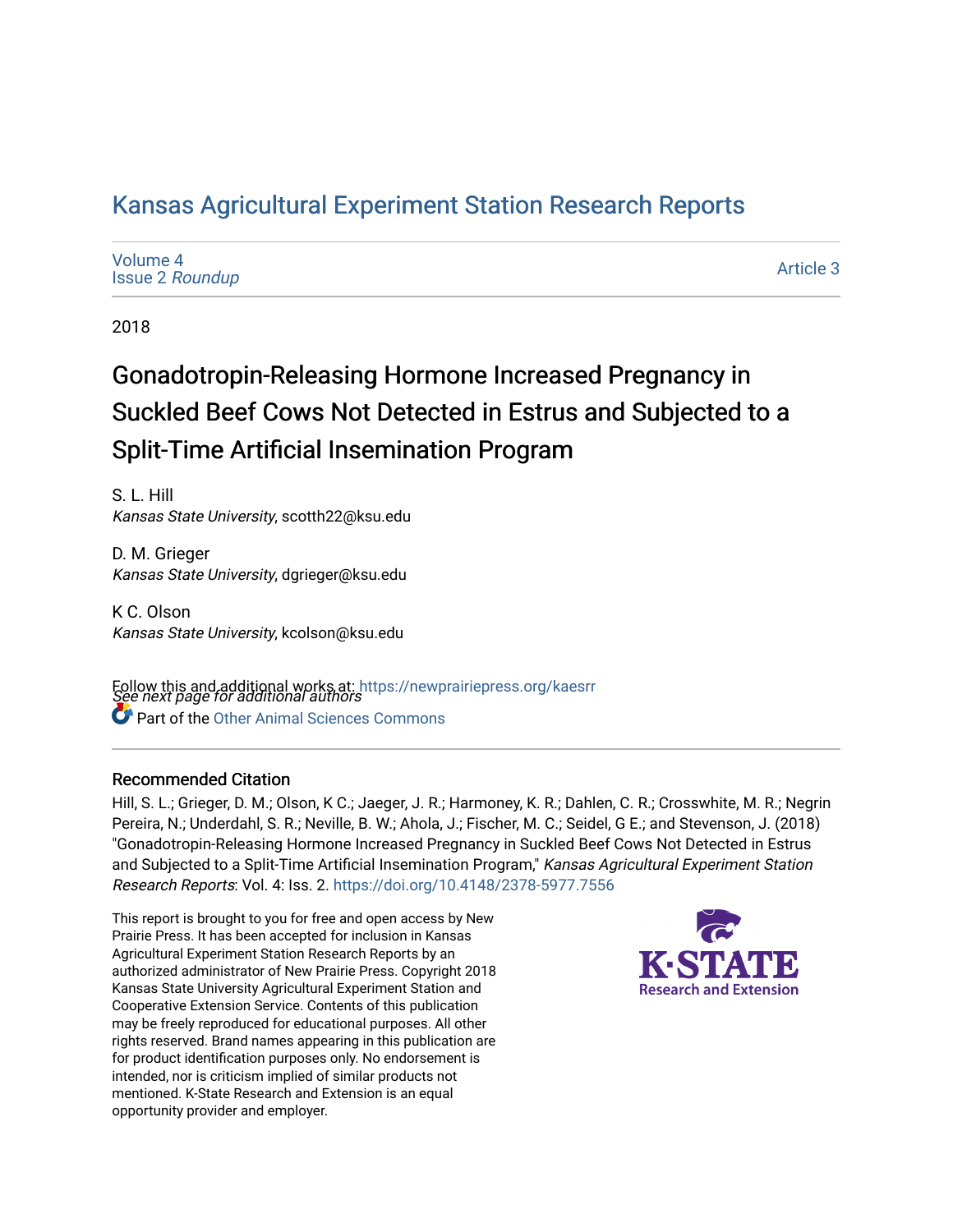## Gonadotropin-Releasing Hormone Increased Pregnancy in Suckled Beef Cows Not Detected in Estrus and Subjected to a Split-Time Artificial Insemination Program

## **Abstract**

Estrus-synchronization programs allow insemination of all females in a herd at one fixed time on the first day of the breeding season. Inseminating cows after they have expressed estrus increases pregnancy rate (PR) compared with cows that do not display estrus in a timed AI (TAI) program. Identification of estrus status can be facilitated by using estrus-detection patches. Varying AI timing according to estrus status has increased PR in some previous studies. Reducing the number of injections in a TAI program decreases labor requirements, stress on cows, and overall cost of the program. Previous studies have demonstrated that PR is not compromised in cows displaying estrus when the GnRH injection administered at AI is eliminated. A split-time AI program decreases the time between estrus expression and insemination compared with a single fixed-time AI when the first AI occurs before the recommended standard 60- to 66-h fixed time. Previous research has demonstrated that delaying AI results in approximately 50% more cows displaying estrus when compared with a single insemination time. Eliminating the GnRH injection at AI for cows displaying estrus in a split TAI program can reduce the number of GnRH injections required and the program cost. The objective of this study was to test the hypothesis that GnRH injection concurrent with split TAI program improves PR only in cows not displaying estrus.

### Keywords

beef cattle, estrus detection, gonadotropin-releasing hormone, timed artificial insemination

## Creative Commons License



This work is licensed under a [Creative Commons Attribution 4.0 License](https://creativecommons.org/licenses/by/4.0/).

### Authors

S. L. Hill, D. M. Grieger, K C. Olson, J. R. Jaeger, K. R. Harmoney, C. R. Dahlen, M. R. Crosswhite, N. Negrin Pereira, S. R. Underdahl, B. W. Neville, J. Ahola, M. C. Fischer, G E. Seidel, and J. Stevenson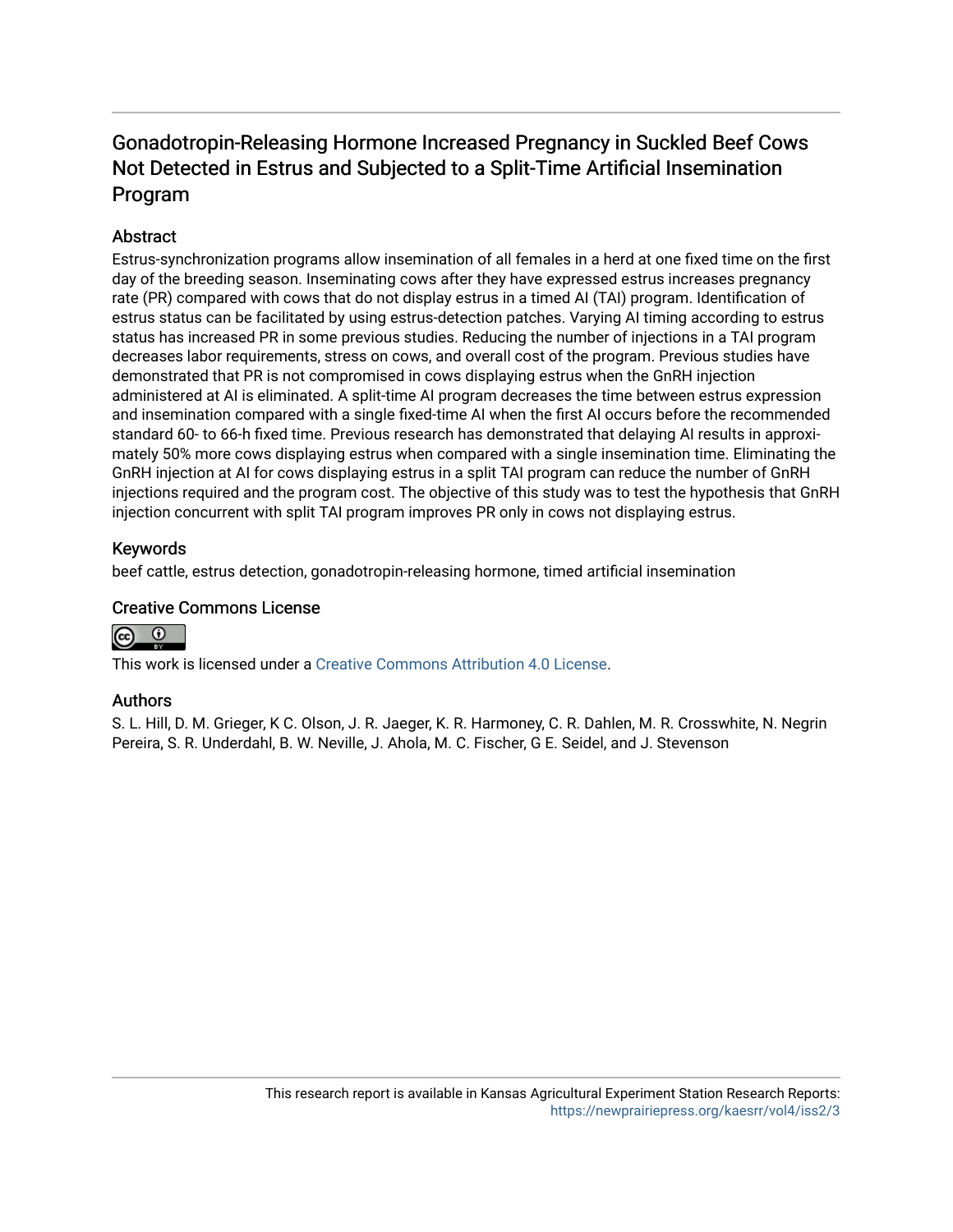

# Agricultural Research Center – Hays Roundup 2018

## Gonadotropin-Releasing Hormone Increased Pregnancy in Suckled Beef Cows Not Detected in Estrus and Subjected to a Split-Time Artificial Insemination Program

*S.L. Hill,1 D.M. Grieger,1 KC Olson,1 J.R. Jaeger,2 K.R. Harmoney,2 C.R. Dahlen,3 M.R. Crosswhite,3 N. Negrin Pereira,3 S.R. Underdahl,3 B.W. Neville,4 J. Ahola,5 M.C. Fischer,5 G.E. Seidel,6 and J.S. Stevenson1*

## Introduction

Estrus-synchronization programs allow insemination of all females in a herd at one fixed time on the first day of the breeding season. Inseminating cows after they have expressed estrus increases pregnancy rate (PR) compared with cows that do not display estrus in a timed AI (TAI) program. Identification of estrus status can be facilitated by using estrus-detection patches. Varying AI timing according to estrus status has increased PR in some previous studies. Reducing the number of injections in a TAI program decreases labor requirements, stress on cows, and overall cost of the program. Previous studies have demonstrated that PR is not compromised in cows displaying estrus when the GnRH injection administered at AI is eliminated. A split-time AI program decreases the time between estrus expression and insemination compared with a single fixed-time AI when the first AI occurs before the recommended standard 60- to 66-h fixed time. Previous research has demonstrated that delaying AI results in approximately 50% more cows displaying estrus when compared with a single insemination time. Eliminating the GnRH injection at AI for cows displaying estrus in a split TAI program can reduce the number of GnRH injections required and the program cost. The objective of this study was to test the hypothesis that GnRH injection concurrent with split TAI program improves PR only in cows not displaying estrus.

## Experimental Procedures

A total of 1,236 mixed-parity suckled beef cows at 12 locations in 3 states (Colorado, Kansas, and North Dakota) were enrolled in the experiment. Body condition scores  $((BCS) 1 =$  thin and 9 = obese) were assigned  $(d-17)$  before the start of the TAI pro-

<sup>&</sup>lt;sup>1</sup> Department of Animal Sciences and Industry, Kansas State University, Manhattan, KS.

<sup>2</sup> Western Kansas Agricultural Research Center, Kansas State University, Hays, KS.

<sup>3</sup> Department of Animal Sciences, North Dakota State University, Fargo, ND.

<sup>4</sup> Central Grasslands Research Extension Center, North Dakota State University, Streeter, ND.

<sup>5</sup> Department of Animal Sciences, Colorado State University, Ft. Collins, CO.

<sup>6</sup> Department of Biomedical Sciences, Colorado State University, Ft. Collins, CO.

Kansas State University Agricultural Experiment Station and Cooperative Extension Service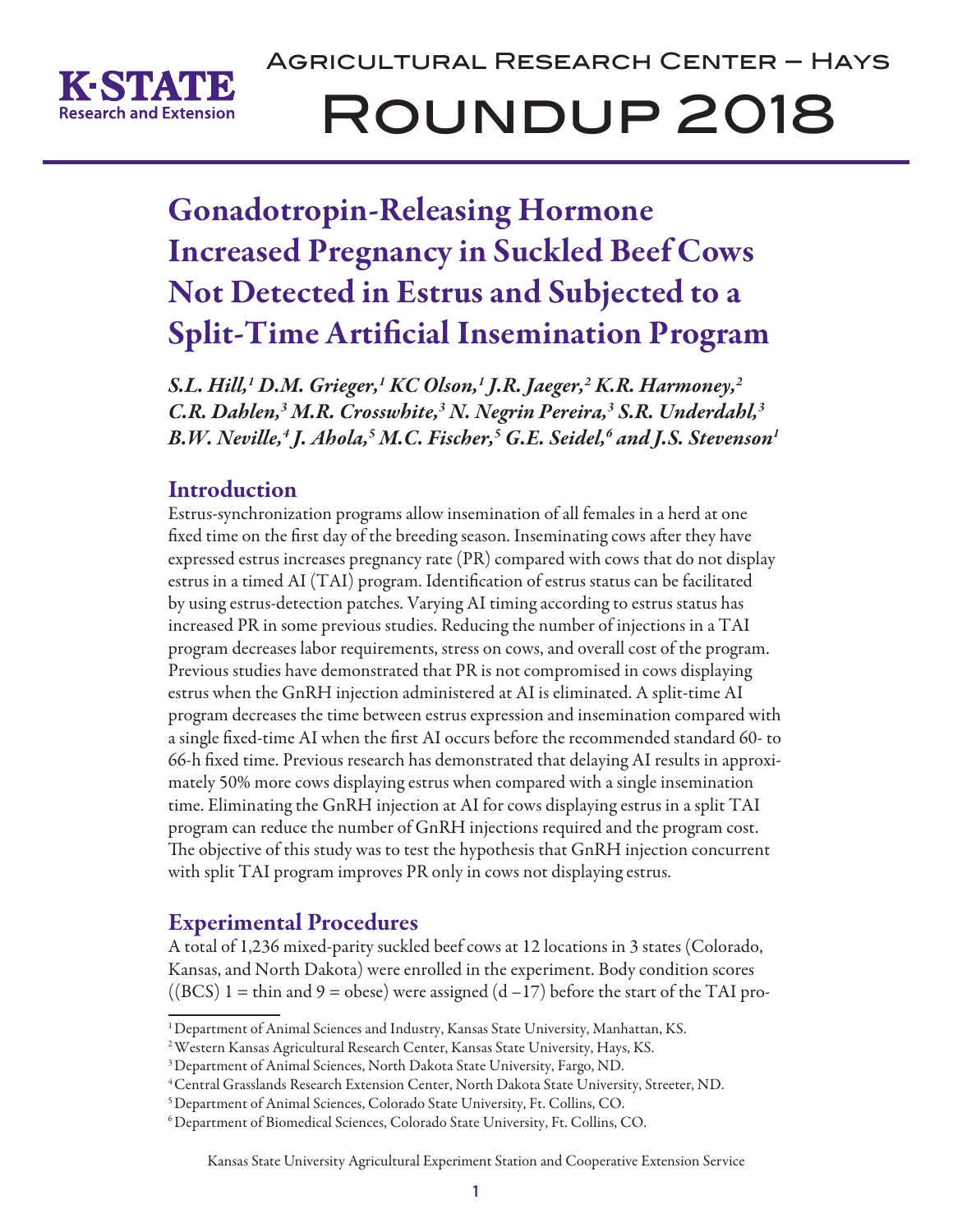#### 2018 Agricultural Research Center–Hays

gram by a trained evaluator (Figure 1). Characteristics of suckled beef cows enrolled by location including breed, parity, days postpartum at split TAI, and BCS at the onset of the synchronization program are summarized (Table 1). All cows were injected intramuscularly with 100 μg GnRH (2 mL Factrel; Zoetis Inc., Florham Park, NJ) 7 d before 25 mg PGF<sub>2</sub> on d 0 (5 mL Lutalyse; Zoetis Inc.). A new progesterone-impregnated controlled internal drug release (CIDR) insert (Zoetis Inc.) containing 1.38 g progesterone was placed intravaginally at the time of the GnRH injection (d −7). Progesterone inserts were removed and PGF<sub>2a</sub> was injected at 6:00 pm on d 0 to allow for AI to begin 65 h later at 11:00 am. The 84-h time was selected to begin the late AI time as soon as daylight would allow (6:00 am) and to allow insemination of cows approximately 5- to 13-h before ovulation induced by GnRH 19 h earlier. Ovulation occurs between 24 and 32 h after exogenous GnRH in cattle.

On d 0, concurrent with CIDR insert removal, estrus-detection patches (Estrotect, Spring Valley, WI) were affixed to the tail head of all cows according to the manufacturer's recommendation. Patches were evaluated at 65 h after CIDR insert removal, and estrus was defined to have occurred when an estrus-detection patch was >50% colored (activated). Cows with activated patches were assigned by random chute order to either receive 100  $\mu$ g GnRH and early AI at 65 h (E+G) or AI only at 65 h (E–G). Remaining nonestrus cows received either 100 μg GnRH at 65 h and late AI at 84 h (L+G) or AI only at 84 h (L–G). An additional evaluation of patch activation status was also conducted at 84 h to determine if activation had occurred between 65 and 84 h.

## *Pregnancy Diagnosis*

Cows were either observed for estrus and reinseminated on subsequent estrus or were exposed to cleanup bulls beginning 10 to 12 d after split TAI. At 35 d after split TAI, PR was confirmed by transrectal ultrasonography (Aloka 500V, 5 MHz transrectal transducer, Wallingford, CT). A final pregnancy diagnosis was determined via transrectal ultrasonography or palpation per rectum no sooner than 35 d after the end of the breeding season (range of 35 to 42 d). Pregnancy loss was defined as those cows pregnant 35 d after split TAI but not at the appropriate stage of pregnancy at the time of the final pregnancy diagnosis.

## *Estrus-Cycle Status*

Blood samples were collected via puncture of a caudal blood vessel from cows  $(n = 427)$ at 8 of the 12 locations on d -17 and -7. Concentrations of progesterone in blood serum were measured. Cows with a serum progesterone concentration  $\geq 1.0$  ng/mL at either d -17 or -7 were defined to have resumed estrous cycles. All other sampled cows with concentrations of progesterone < 1.0 ng/mL were considered to have been anestrous at the onset of the ovulation synchronization program (Table 1).

## Results and Discussion

### *Pregnancy Rate*

Cows detected in estrus and inseminated at 65 h had greater PR than the cows inseminated at 84 h regardless of GnRH treatment (Figure 2). Pregnancy rate was not improved  $(P = 0.68)$  by administration of GnRH in cows that were in estrus by 65 h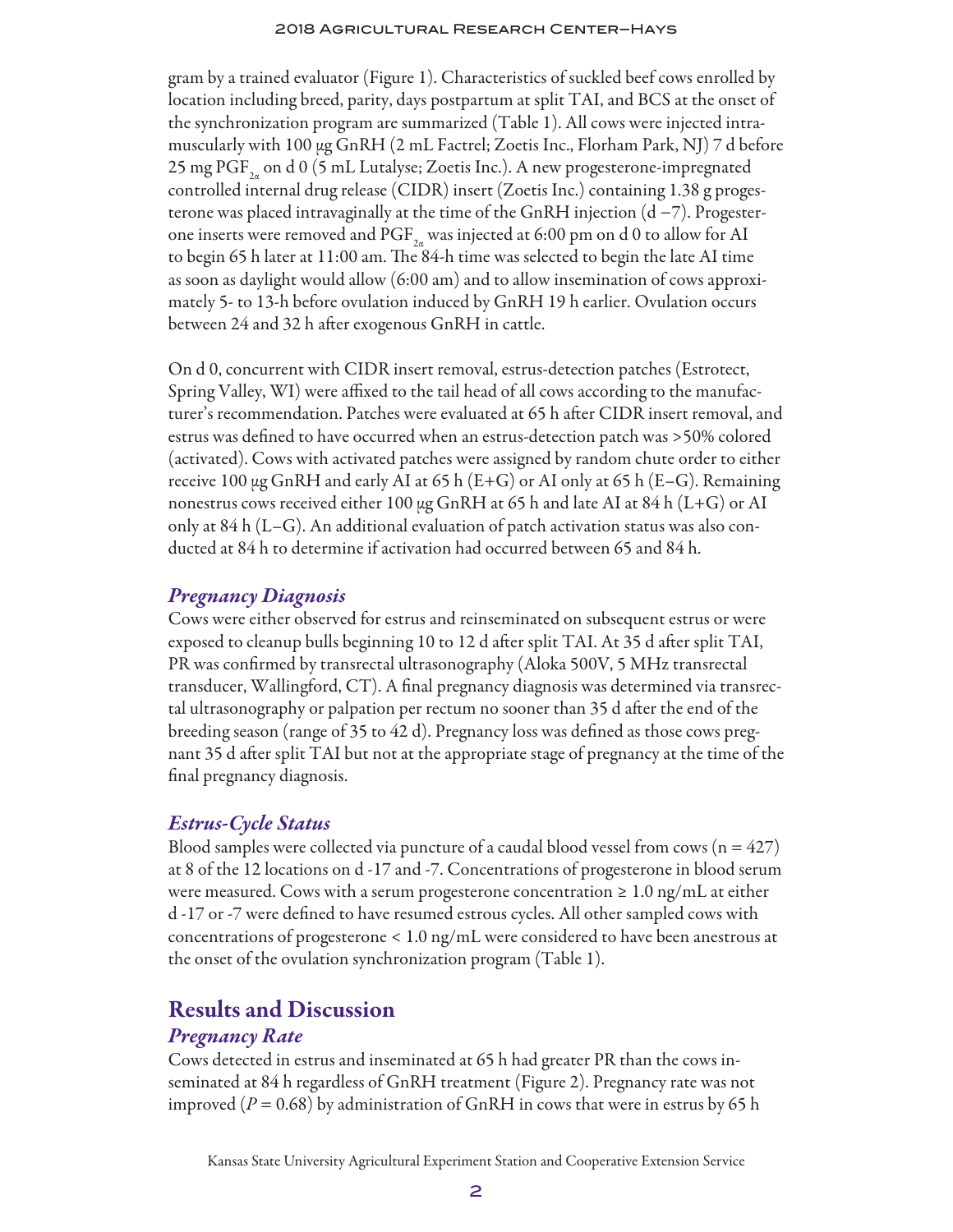#### 2018 Agricultural Research Center–Hays

(61.9 and 60.4% for E+G and E–G, respectively). For cows inseminated at 84 h, PR was greater ( $P = 0.001$ ) in cows that received GnRH at 65 h (L+G) compared with their herd mates not receiving GnRH at 65 h (41.7 and 30.8% for L+G and L–G, respectively).

Four cows were eliminated from the analysis of PR because patch data were not available at 84 h. Administration of GnRH at 65 h increased (*P* < 0.01) PR in cows not detected in estrus by 84 h (Figure 3). In contrast, administration of GnRH did not impact PR (*P* = 0.60) in cows expressing estrus during the interval from 65 to 84 h. Pregnancy rate for cows inseminated at either time was not affected ( $P \ge 0.10$ ) by BCS, parity, or days postpartum at AI. Final PR assessed at least 35 d after the end of the breeding season for E+G, E–G, L+G, and L–G cows were 87.4, 89.0, 84.5, and 78%, respectively. Final PR of L–G cows differed from E+G ( $P = 0.02$ ) and E–G cows ( $P = 0.004$ ). Body condition score did not affect final PR. An interaction ( $P = 0.05$ ) was detected between days postpartum and parity when considering the final PR. Primiparous cows that were ≤82 d postpartum had a lesser ( $P = 0.003$ ) final PR than primiparous cows >82 d (70.9 vs. 87.6%, respectively). Final PR of primiparous cows  $\leq 82$  d postpartum also differed ( $P = 0.01$ ) from that of multiparous cows ≤82 d and multiparous cows >82 d (87.8 and 89.7%, respectively).

## *Occurrence of Estrus*

Activated estrus-detection patches were observed in 61.3% (758/1,236) of cows at 65 h after insert removal. Of the remaining cows, 42.2% (200/474) had activated estrusdetection patches at 84 h, indicating estrus had occurred between 65 and 84 h. In total, 77.5% (958/1,236) of cows were observed with activated estrus-detection patches by 84 h.

The proportion of cows expressing estrus by 65 h was not impacted  $(P > 0.10)$  by BCS, parity, days postpartum (Table 2), or their respective interactions. Likewise, the proportion of cows expressing estrus during the interval from 65 to 84 h was not influenced (*P* > 0.10) by BCS, parity, days postpartum, or their respective interactions. A greater proportion of cows >82 d postpartum tended ( $P = 0.09$ ) to express estrus by 84 h compared with cows ≤82 d postpartum  $(79.8 \text{ vs. } 75.5\%$ , respectively).

Estrus-cycle status based on concentrations of progesterone was examined for its effect on occurrence of estrus in the subset of 427 cows for which that information was available. Analysis of the impact of estrus-cycle status on estrus expression revealed that similar  $(P > 0.26)$  proportions of cycling and anestrous cows were detected in estrus in each of the 3 observation periods (51 vs. 58% by 65 h, 25 vs. 28% between 65 and 84 h, and 65 vs. 70% by 84 h for cycling and anestrous cows, respectively). The proportion of cows that had resumed estrous cycles (32.3%; 138/427) was influenced by neither BCS nor days postpartum. Primiparous cows, however, were more (*P* < 0.01) likely to be anestrous than their multiparous herd mates (94.6 vs. 63.6%, respectively).

## **Implications**

Injection of GnRH at AI improved PR only in those cows that were not detected in estrus before time of AI. Cows that exhibited estrus, regardless of GnRH treatment,

Kansas State University Agricultural Experiment Station and Cooperative Extension Service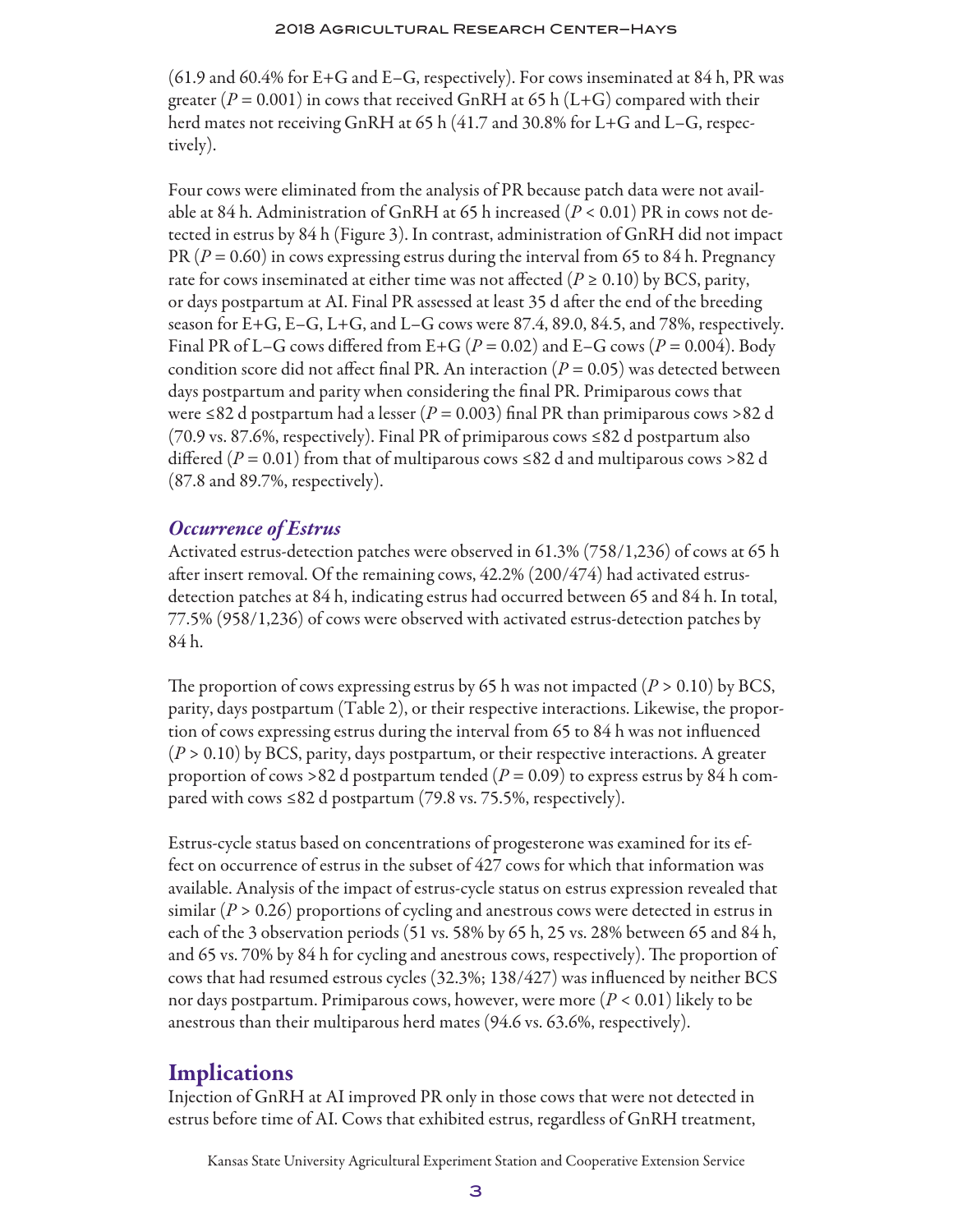#### 2018 Agricultural Research Center–Hays

had better PR than cows that did not display estrus. Insemination at a predetermined time in beef cows can reduce the time and labor associated with a conventional single standard fixed-time AI program. The split-time AI program serves as a compromise between conventional AI after detection of estrus and a standard one fixed-time AI program. Depending on the cost of GnRH (range of US \$2.22 to \$3.10 per dose) and 60% of cows in estrus by 65 h, the economic trade-off of using estrus-detection patches in a split-time AI program is favorable and saved \$0.33 to \$0.86 per cow. However, it does not account for the extra time and cow–calf handling invested to carry out the second AI at 84 h. The cost of semen and sire selection for cows detected in estrus having a greater PR compared with those not detected in estrus and lesser PR could provide other favorable options and economic advantages for using a split-time AI program.

|                       |                    |             |              | Day          |                  | х.           |                   |
|-----------------------|--------------------|-------------|--------------|--------------|------------------|--------------|-------------------|
|                       |                    |             |              | postpartum   |                  | Estrus cycle | Pregnancy         |
| Location <sup>1</sup> | Breed <sup>2</sup> | $\mathbf n$ | 2-year-old   | at AI        | BCS <sup>3</sup> | status $4$   | rate <sup>5</sup> |
|                       |                    |             | $\%$         |              |                  |              |                   |
| $CO-1$                | A                  | 333         | 26           | $83 \pm 1.0$ | $4.6 \pm 0.02$   | $-6$         | 58.9              |
| $CO-2$                | A                  | 80          | 23           | $81 \pm 1.9$ | $5.5 \pm 0.08$   | $-6$         | 68.8              |
| $KS-1$                | $H_{\rm}$          | 39          | 28           | $78 \pm 2.9$ | $5.6 \pm 0.08$   | 33           | 66.7              |
| $KS-2$                | $A \times H$       | 40          | 25           | $82 \pm 2.6$ | $5.7 \pm 0.10$   | 53           | 45.0              |
| $KS-3$                | $A \times H$       | 77          | 31           | $84 \pm 1.7$ | $5.4 \pm 0.07$   | 61           | 49.4              |
| $KS-4$                | $A \times H$       | 61          | 26           | $83 \pm 1.8$ | $5.4 \pm 0.09$   | 49           | 55.7              |
| $KS-5$                | $A \times H$       | 64          | 86           | $78 \pm 2.6$ | $5.5 \pm 0.08$   | 6            | 23.4              |
| $KS-6$                | $A \times H$       | 98          | $\theta$     | $69 \pm 1.8$ | $5.7 \pm 0.06$   | 18           | 46.9              |
| $KS-7$                | $A \times H$       | 29          | $\mathbf{0}$ | $49 \pm 3.8$ | $5.8 \pm 0.07$   | 14           | 51.7              |
| $KS-8$                | $A \times H$       | 19          | $\theta$     | $69 \pm 4.2$ | $5.3 \pm 0.18$   | 5            | 21.1              |
| $ND-1$                | $A \times H$       | 190         | $\mathbf{0}$ | $72 \pm 1.4$ | $4.4 \pm 0.04$   | 6            | 68.9              |
| $ND-2$                | $A \times H$       | 206         | 32           | $83 \pm 1.2$ | $4.3 \pm 0.04$   | 6            | 62.6              |

Table 1. Selected characteristics of suckled beef cows enrolled in the experiment

1 Cows at 12 locations in 3 states were enrolled. CO = Colorado; KS = Kansas; and ND = North Dakota.  $A =$  Angus and H = Hereford.

 ${}^{3}$ Mean  $\pm$  SE.

4 Based on progesterone concentrations measured in 2 blood samples collected 10 d apart before the onset of the experimental protocol in 427 cows (cut point for determining if cows were having estrus cycles was ≥1 ng/mL). 5 Assessed at 35 d after AI.

6 Blood samples were not collected to assess estrus cycle status.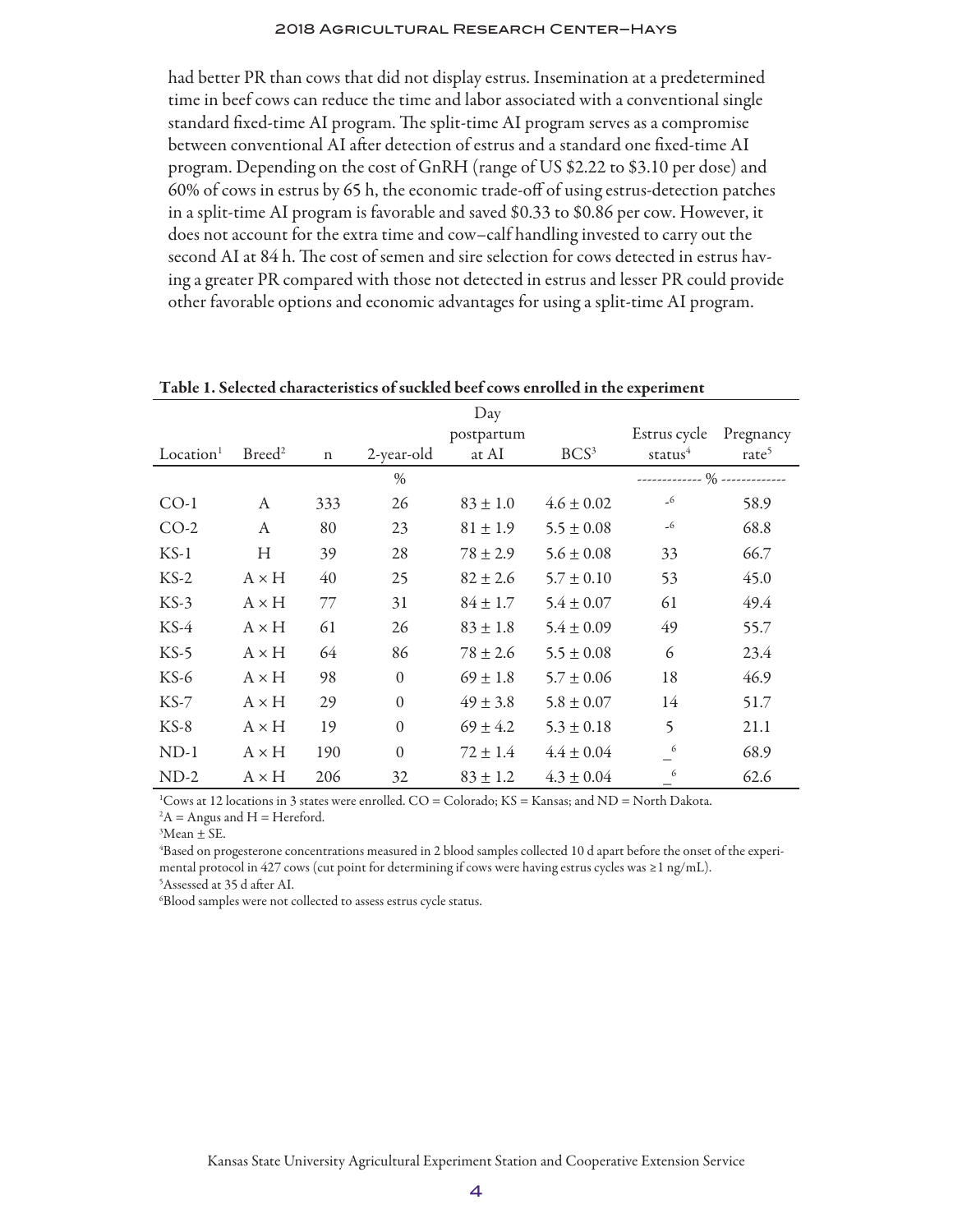|                 |             |                | Estrus between<br>65 and 84 h |      |                |                   |
|-----------------|-------------|----------------|-------------------------------|------|----------------|-------------------|
|                 |             | Estrus by 65 h |                               |      | Estrus by 84 h |                   |
| Item            | $\mathbf n$ | $\%$           | $\mathbf n$                   | $\%$ | $\mathbf n$    | $\%$              |
| Days postpartum |             |                |                               |      |                |                   |
| $\leq 82$       | 596         | 61.1           | 229                           | 37.9 | 596            | $75.5^a$          |
| >82             | 640         | 65.8           | 245                           | 41.6 | 640            | 79.8 <sup>b</sup> |
| <b>BCS</b>      |             |                |                               |      |                |                   |
| $\leq 5$        | 689         | 64.3           | 269                           | 41.8 | 689            | 79.3              |
| >5              | 547         | 62.6           | 205                           | 37.7 | 547            | 76.1              |
| Parity          |             |                |                               |      |                |                   |
| Primiparous     | 287         | 64.2           | 119                           | 37.5 | 287            | 77.1              |
| Multiparous     | 949         | 62.7           | 355                           | 42.0 | 949            | 78.4              |
| GnRH at 65 h    | ---         |                | 249                           | 40.9 | ---            |                   |
| No GnRH at 65 h | ---         | $- - -$        | 225                           | 38.6 | ---            | ---               |

Table 2. Estrus expression by 65 h, between 65 and 84 h, and by 84 h after controlled internal drug release insert removal as affected by BCS, parity, days postpartum, and GnRH

<sup>a,b</sup>Means within estrus category with different superscript letters tend  $(P < 0.10)$  to differ.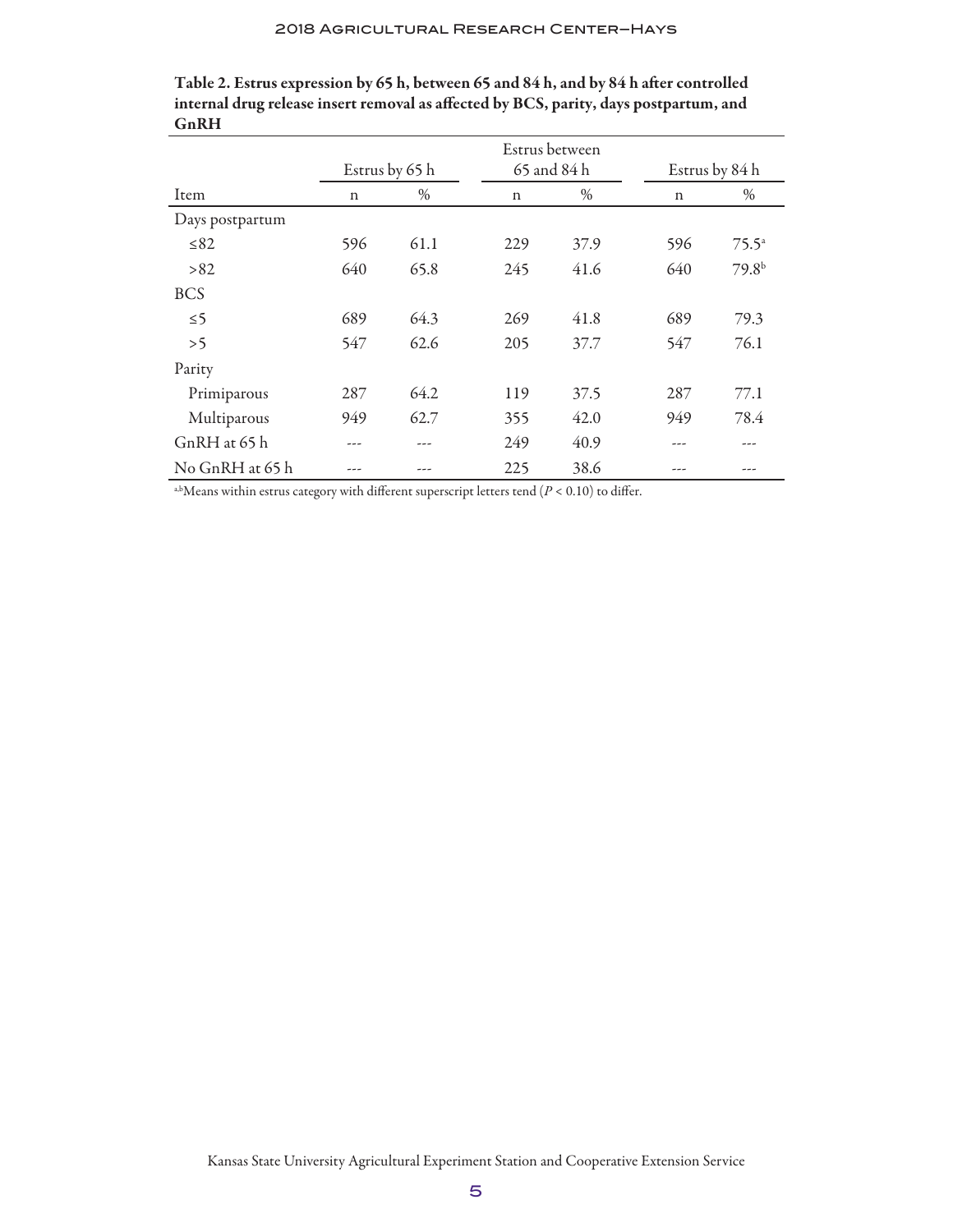

Figure 1. Experimental design of treatments. All cows ( $n = 1,236$ ) received intramuscularly 100 μg GnRH (GnRH-1) and a controlled internal drug release (CIDR) insert containing 1.38 g of progesterone followed in 7 d by 25 mg  $\mathrm{PGF}_{2a}$  (PGF) and CIDR removal (d 0). Cows with patches >50% activated were defined to be in estrus and treatment assignments were made at 65 h. The 100 µg GnRH and early AI at 65 h (E+G) cows (n = 373) received 100  $\mu$ g GnRH (GnRH-2) and insemination at 65 h. The AI only at 65 h (E-G) cows (n = 385) received no GnRH and were inseminated at 65 h. The 100 μg GnRH at 65 h and late AI at  $84$  h (L+G) cows (n = 252) received GnRH at 65 h and were inseminated at  $84$  h. The AI only at  $84$  h (L-G) cows (n = 226) received no GnRH and were inseminated at  $84$  h. Body condition scores (BCS;  $1 = \text{thin}$  and  $9 = \text{obese}$ ) were assigned (d -17) before the start of the TAI program. Blood samples (BS) were collected on d -17 and -7 from a subset of cows  $(n = 427)$  at 8 of 12 locations. TAI = timed AI.